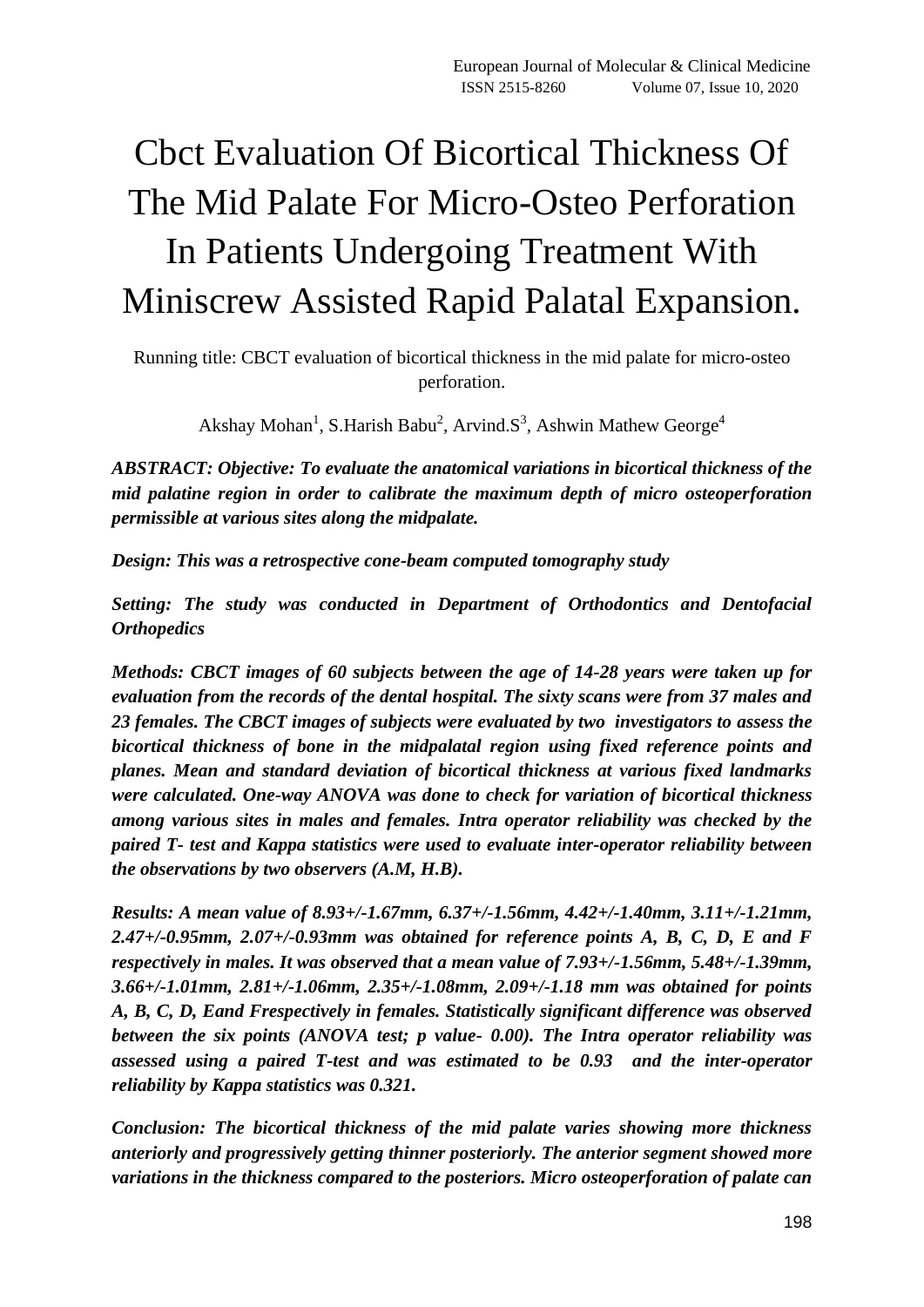*be done upto a depth of 8.93 mm in males and 7.93mm in females and a minimum depth of 3.11 mm in males and 3.66mm in females is possible in the anterior half of the palate.*

## *Keywords: Cone-Beam Computerized Tomography, Maxillary Expansion, [Orthodontics,](https://www.ncbi.nlm.nih.gov/mesh/68009970) Palate*

## **1. INTRODUCTION**

Rapid maxillary expansion has been a treatment option in patients with transverse discrepancies and a method of achieving skeletal expansion in prepubertal patients up to early adolescenc[e\(1\).](https://paperpile.com/c/y0stmb/pa560) With the modus operandi of disrupting mid palatine and circum maxillary sutures, many RME appliances have managed to achieve transverse maxillary expansion along with an increase in nasal airway. Achieving these changes is not without concomitant changes such as alveolar bone bending, buccal inclination of posterior teeth and unfavorable periodontal changes in some cases.

Mini implants have proven to be a versatile anchorage device to provide bone borne anchorage in treatment of transverse discrepancies [\(2\).](https://paperpile.com/c/y0stmb/KzboW) Miniscrew assisted rapid palatal expansion has now made it possible to treat transverse discrepancies despite age and with minimal detrimental changes to posterior teeth [\(3\).](https://paperpile.com/c/y0stmb/4dTAO) The challenge faced in miniscrew assisted rapid palatal expansion is to reduce the resistance offered by the sutures without causing failure of mini implants. Resistance offered by sutures will lead to increased loading on the mini implants during activation leading to pain and failure of the mini implant.

Major areas of resistance to MARPE are mid palatine suture and the pterygomaxillary articulatio[n\(4\)](https://paperpile.com/c/y0stmb/JlqSl)[\(5\).](https://paperpile.com/c/y0stmb/W16uw) With increasing age the interdigitation at sutures increases making the site more rigi[d\(6\)](https://paperpile.com/c/y0stmb/bOmAP)[\(7\).](https://paperpile.com/c/y0stmb/foPBu) The concept of regional acceleratory phenomenon (RAP) can be used for such clinical challenges by using mild surgical trauma induced by corticotomy, corticision, piezocision or micro osteoperforation to produce localized inflammatio[n\(8\).](https://paperpile.com/c/y0stmb/hOGT) With the mid palatine suture being the only sight easily accessible for intervention, minimally invasive procedures like micro osteoperforation can be used to disrupt the mid palatine suture to make it more pliable to expansion forces.

Micro osteoperforation of varying depths performed at edentulous ridges using either burs or mini implants and have been known to produce accelerated tooth movemen[t\(9\).](https://paperpile.com/c/y0stmb/ljG5o) The Mid palatine region is an eligible site for micro osteoperforation as it is a natural resistance to any transverse skeletal expansio[n\(10\).](https://paperpile.com/c/y0stmb/Ob2w) Micro osteo perforation along the mid palatal suture which will induce rapid acceleratory phenomenon which would accelerate the bone turnover and reduce the regional bone density leading to transient osteopenia and thus bringing out changes in the transverse dimensio[n\(13\)](https://paperpile.com/c/y0stmb/R2cW)[\(8\)](https://paperpile.com/c/y0stmb/hOGT)[\(14\).](https://paperpile.com/c/y0stmb/UG9l) Before micro osteoperforation is performed on the palate, it is imperative to know the anatomical bone thickness in the mid palate which inherently shows a certain amount of anatomical variation[s\(11\)](https://paperpile.com/c/y0stmb/nf57)[\(12\).](https://paperpile.com/c/y0stmb/hmXm)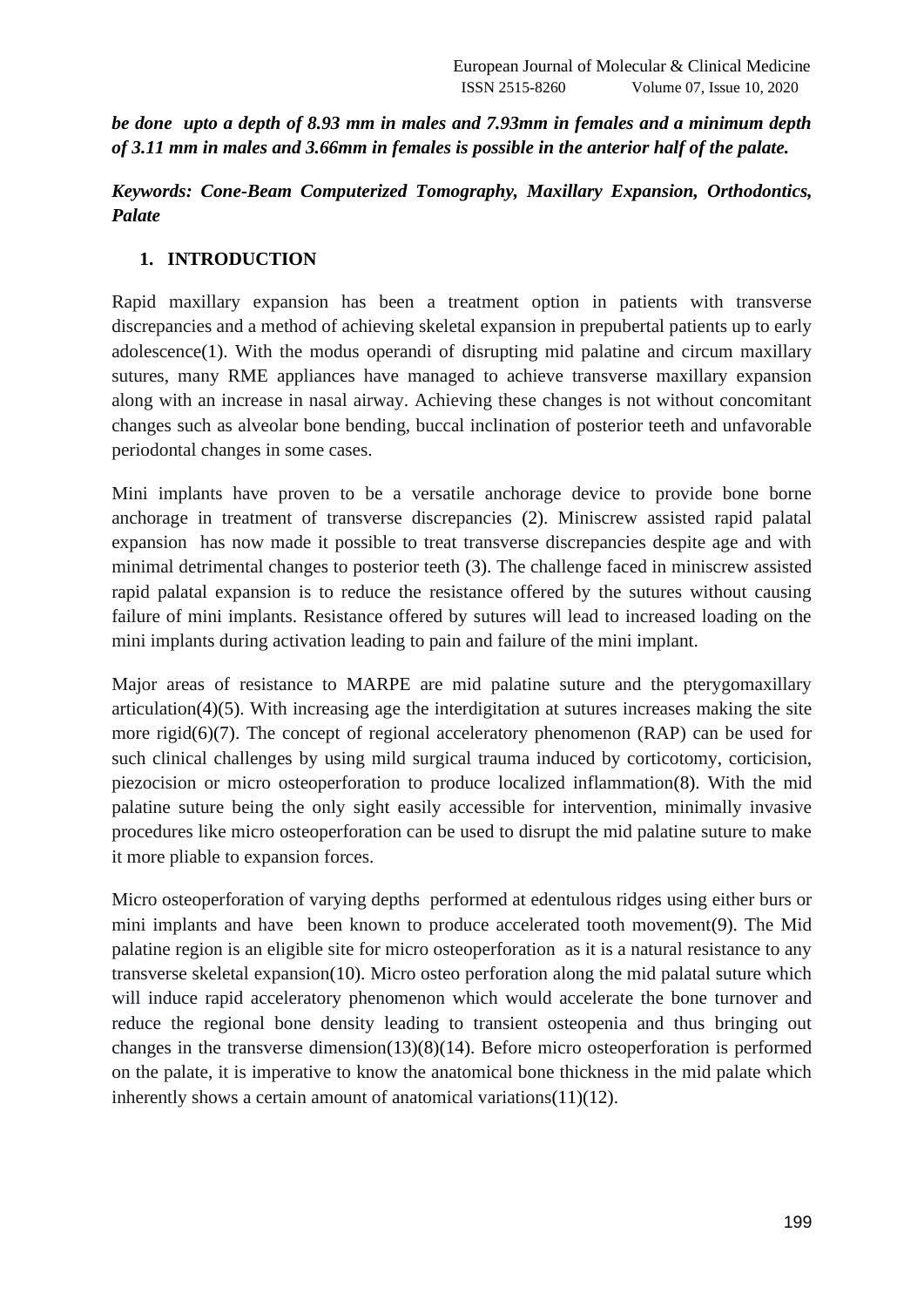It should be noted here that varying soft tissue thickness across the palatal contour can also influence the length of the mini implant to be chosen as it is desirable to have the entire threaded portion of the mini implant in the bon[e\(15\).](https://paperpile.com/c/y0stmb/r3Gp)

Previous studies with CBCT have studied bone thickness at various sites on the hard palate to assess the right length of the mini implant required for anchorage $(16)(17)(18)$  $(16)(17)(18)$  $(16)(17)(18)$ . This study aims to evaluate the bicortical thickness of the mid palatine region for the purpose of micro osteoperforation and to study the variations in these values anteroposteriorly as well as among the genders.

## **2. MATERIALS AND METHODS**

This retrospective cross-sectional study involved evaluation of 60 CBCT images of patients who reported to the Department of Orthodontics and Dentofacial Orthopedics over a period of one month. Sample size for the present study was determined as 49 with a power of 95% and an alpha error of 0.05. This study design was approved by the institutional ethical committee (SDC/SIHEC/2020/DIASDATA/0619-0320). Among subjects who reported to the hospital for dental treatment of impacted teeth, mandibular trauma, orthognathic surgery, temporomandibular joint abnormalities, external and internal tooth resorption etc., good quality CBCT scans belonging to the age group 14-28 years, with correct head positions were chose[n\(19\).](https://paperpile.com/c/y0stmb/Mvq4T) CBCT scans with poor quality, patients with a history of cleft palate, maxillary palatal trauma or palatal bone disorders, CBCT scans which were not sharp due to patient movements or any other conditions which made it difficult to identify the landmarks were excluded from the study. A total of 100 consecutive CBCT records were collected from a one-month period, 60 CBCT scans were selected based on inclusion and exclusion criteria. The sixty CBCTscans from 37 males and 23 females were selected for the study. All the patients were within the age group 14-28 years with a mean age of 19.4 + 3 years. Selected scans were numbered one to sixty based on their chronological order**.** The two examiners (A.M) and (H.B) analyzed the CBCT scans and categorized them according to the gender.

All scans included in the study were taken using Orthophos XG 3D (Dentsply Sirona,UK) machine with the settings: 85KV, 10 mA, exposure time 15 seconds, voxel 0.4mm and FOV 15x12cm. The selected CBCT scan images were converted to DICOM (Digital Imaging and Communication in Medicine) format. The analysis of the computed images was performed using Galileo's Sidexis Viewer 1.9, Dentsply Sirona imaging software.

The orientation and position was verified and corrected by orienting the sagittal cross sectional slice of every subject such that the palatal plane is positioned parallel to the positional indicator of the software. In the axial and coronal cross-sectional slice, the vertical positional indicator line was oriented parallel to an imaginary line passing along the midpalatal suture. Following orientation, the sagittal view was selected for evaluation of the bone thickness at the midpalate.

On the mid sagittal slice, a reference plane was constructed from cephalometric Point A to posterior nasal spine (PNS). Following which a point 10 mm from the A point was marked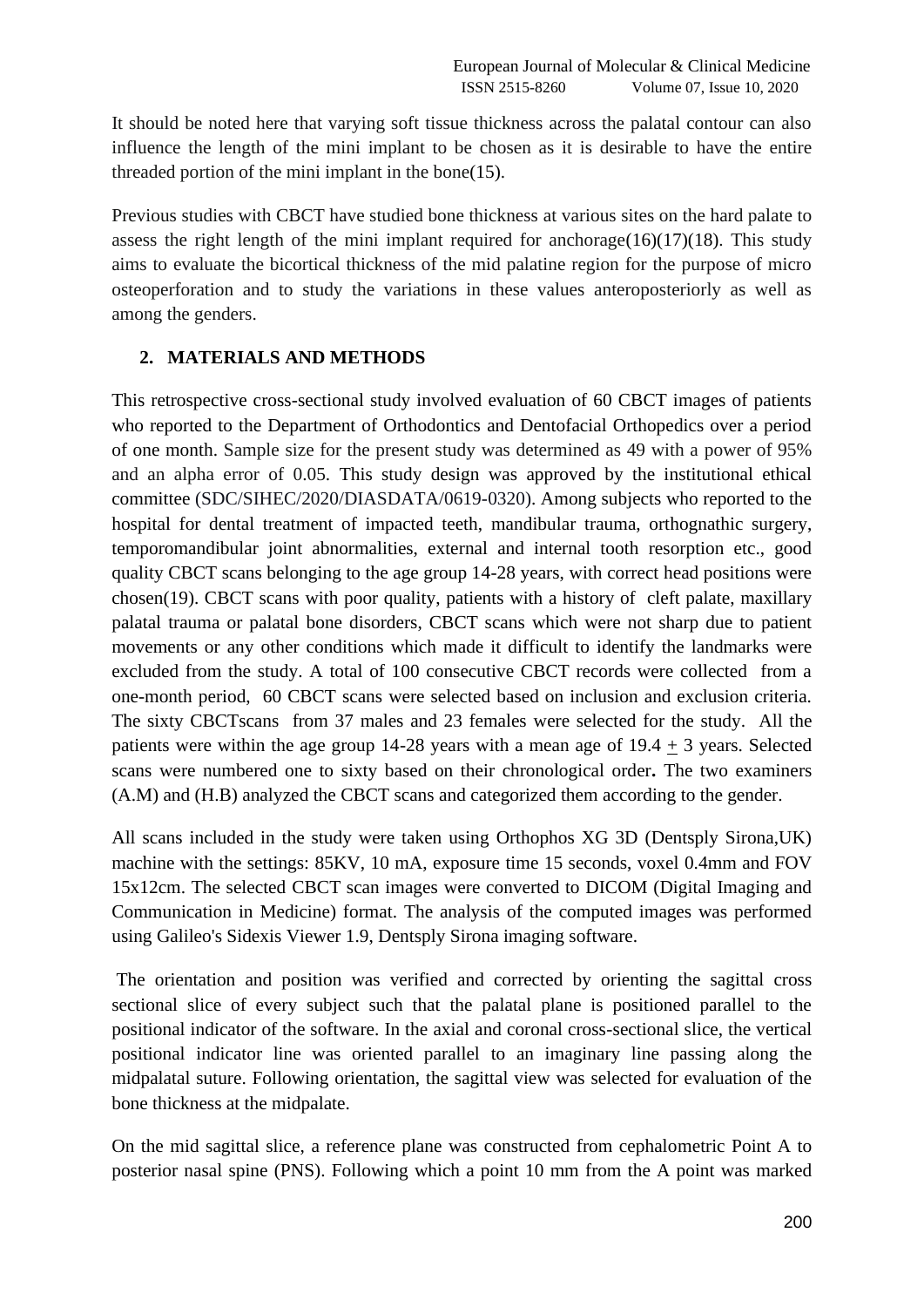along the A point-PNS line. The maxillary region was divided into five equal sections B, C, D, E and F at 3mm interval posterior to point A along the point A-PNS line, while the palatal region was divided into two equal sections (P1, P2). Lines perpendicular to the A-PNS line were constructed at points B, C, D, E and F (Figure 1). The distance between the outer margin of the cortices adjoining towards the nasal floor and the oral cavity were measured.

The measurements from CBCT scans were performed by two examiners (A.M) and (H.B). Re-evaluation was done in case of disparity among the observations of two examiners and the observations were reconfirmed by (A.S.K). To avoid the errors due to fatigue not more than six CBCT's landmarks were analyzed per day. After a week of completing the initial measurements, five radiographs were randomly selected out of 60 previously selected CBCT scans and the measurements were repeated to check for intra-operator errors using the paired T-test. The statistical analysis was carried out using Statistical Package for Social Sciences version 20.0 (SPSS Inc., Chicago, IL, USA). Mean and standard deviation of bone thickness at various points in males and females were performed. One-way ANOVA was done to check for variation of bicortical thickness among various sites in males and females. Intra operator reliability was checked by the paired T- test. Kappa statistics were used to evaluate interoperator reliability between the observations by two observers (A.M, H.B).

#### **3. RESULT**

The mean, standard deviation and significance of bicortical thickness of midpalate at various points in males and females was evaluated. A mean value of 8.93+/-1.67 mm, 6.37+/- 1.56mm, 4.42+/-1.40mm, 3.11+/-1.21mm, 2.47+/-0.95mm, 2.07+/-0.93mm was obtained for reference points A, B, C, D, E respectively in males. ANOVA test reported a p-value of 0.00 which was lesser than 0.05 indicating that there was statistically significant difference among the six reference points. No significance difference was observed between reference points D and E; E and F (p-value  $>0.05$ ) (Figure 2). It was observed that a mean value of 7.93+/-1.56mm, 5.48+/-1.39mm, 3.66+/-1.01mm, 2.81+/-1.06mm, 2.35+/-1.08mm, 2.09+/-1.18 mm was obtained for points A, B, C, D, E respectively in females. ANOVA test reported a pvalue of 0.00 which was lesser than 0.05 indicating that there was a statistically significant difference among the 6 reference points. No significance difference was observed between reference points C and D; D and E; D and F; E and F (p-value  $>0.05$ ) (Figure 3). There is a decrease in mid palatal thickness observed in males and females aswe go posteriorly and a statistically significant difference was observed between the six points(ANOVA test; p value-0.00). The Intra operator reliability was assessed using a paired T-test and was estimated to be 0.93 and the inter-operator reliability by Kappa statistics was 0.321.

#### **4. DISCUSSION**

Micro osteoperforation on alveolar ridges are known to induce regional acceleratory phenomenon and have been used to accelerate tooth movement [\(20\).](https://paperpile.com/c/y0stmb/wlYl) Varying amounts of interdigitation and ossification have been observed in the midline of the hard palate making the mid palatine suture an area of resistance to rapid palatal expansio[n\(7\).](https://paperpile.com/c/y0stmb/foPBu) Abdul-Aziz et al. in his study used regional acceleratory phenomena to accelerate palatal expansion on the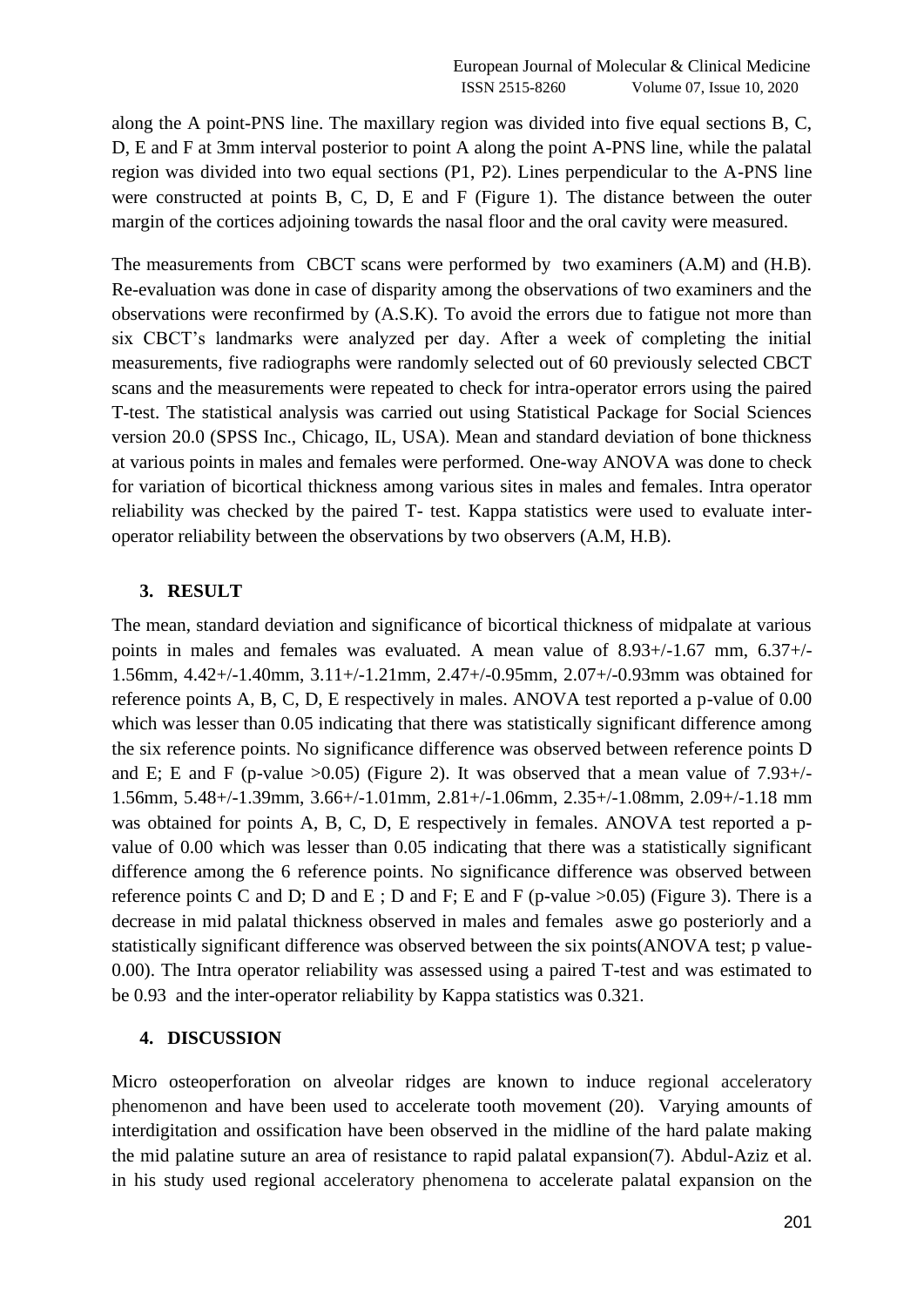buccal alveolar plate. Micro osteo perforation along the mid palatal suture induces osteopenia and creates regional acceleratory phenomenon in the mid palatal area thus reducing any resistance provided by this anatomic structure. Micro osteoperforation induced regional acceleratory phenomenon can be brought about by various methods including high speed round burs or miniscrew[s\(21\)](https://paperpile.com/c/y0stmb/OG8s)[\(22\)](https://paperpile.com/c/y0stmb/VlJs)[\(23\)\(](https://paperpile.com/c/y0stmb/Pgoc)Figure 4,5). For such an intervention to be effective without any iatrogenic harm a thorough understanding of the regional anatomic structure is imperative. This study was undertaken to evaluate the bicortical thickness of the hard palate in its midline along its entire length in order to calibrate the maximum depth of micro osteoperforation permissible at various sites along the midpalate.

The results of the study have shown that the maximum amount of bicortical thickness was found in the anterior half of the palate at 8.93 mm and was found at Point A which was 10mm from the incisal papilla in males. Whereas the maximum bicortical thickness was 7.93 mm found at point A which was 10mm from the incisal papilla in females. A statistically significant variation in this thickness was found in the anterior half of the palate with the minimum thickness being upto 3.11 mm in males and 3.66 mm in females. A similar study by Lyu X et al. $(16)$  have shown that the hard tissue at the palate was thickest at the first premolar plane, followed by at the second premolar plane, first molar, and second molar planes. According to Kang et al[.\(24\)](https://paperpile.com/c/y0stmb/Ja7qa) the midpalatal area within 1 mm of the midsagittal suture had the thickest bone available and the thickness tended to decrease posteriorly. The findings of Lyu et al. and Kang et al. were in agreement with our study results and the minor variation in the results could be attributed to study methodology.

### **5. CONCLUSION**

From the results of the study it can be concluded that statistically significant variations in bicortical thickness of the hard palate have been observed in the anterior region while the posterior region of the hard palate showed insignificant variations in thickness of the hard palate.

This result would imply that the micro osteoperforation of palate can be done upto a depth of 8.93 mm in males and 7.93mm in females and a minimum depth of 3.11 mm in males and 3.66mm in females is possible in the anterior half of the palate which was found to have statistically significant variations in thickness. The more posterior points did not show any significant variations in thickness with point E and F showing 2.47 mm and 2.07mm respectively in males and with point D, E, F showing 2.81mm, 2.35mm and 2.09mm thickness respectively in females.

### **6. LIMITATIONS**

The limitation of the present study is that it is a retrospective cross sectional unicentric study done on a smaller section of the population.

#### *Acknowledgment*

The authors would like to acknowledge Dr ShanthaSundari K.K for her valuable contribution towards the study.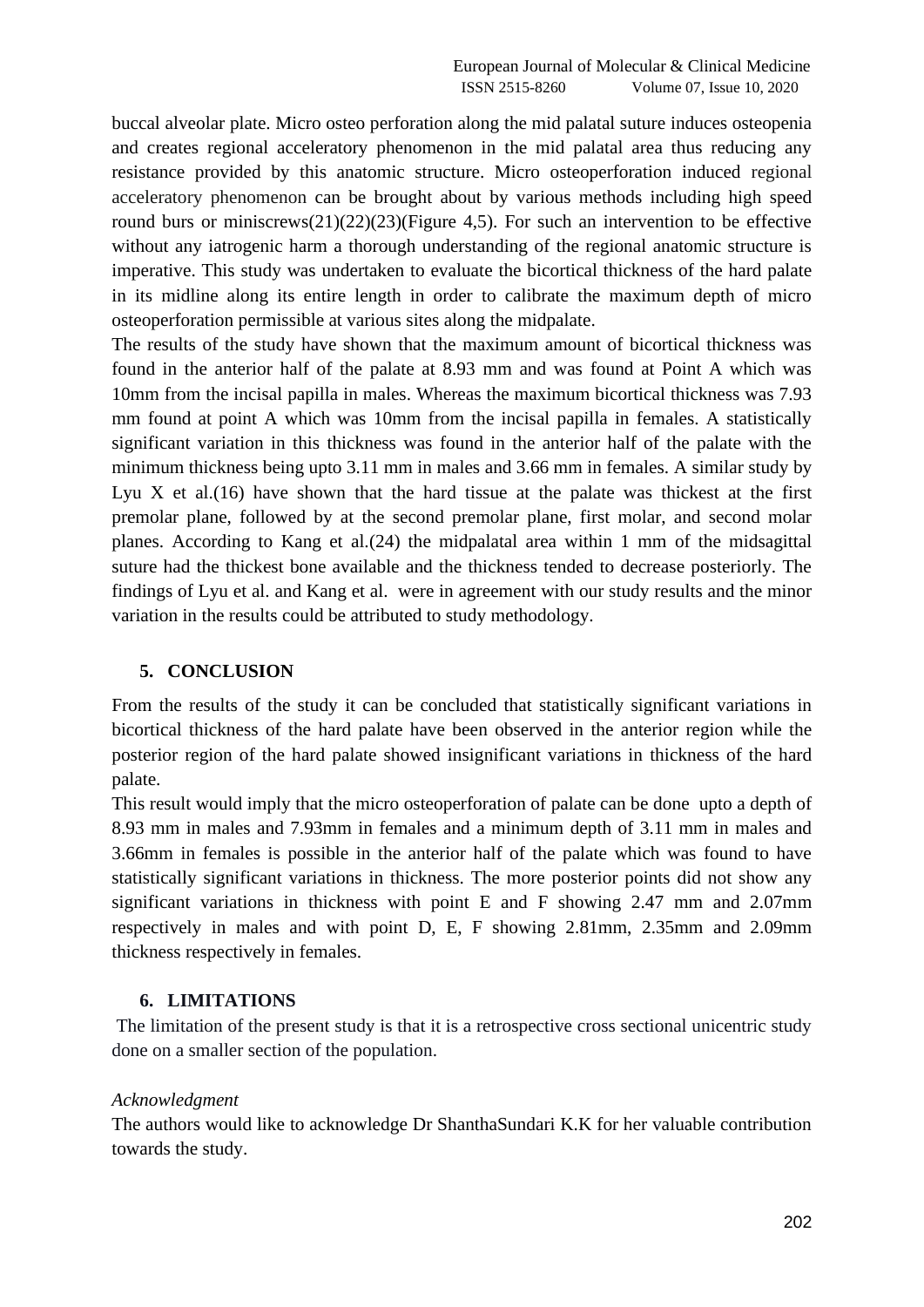#### *Declaration Of Interest Statement*

The Author(s) declare(s) that there is no conflict of interest.

*Appendices*

Abbreviations

CBCT: Cone beam computed tomography

MARPE: Miniscrew assisted rapid palatal expansion

RME: Rapid maxillary expansion

ANS: Anterior nasal spine

PNS: Posterior nasal spine

RAP: Regional acceleratory phenomenon

SPSS: Statistical package for the social sciences

A.M: Akshay Mohan

H.B: Harish Babu

A.S.K: Arvind Sivakumar

### **7. REFERENCE**

- [1] [Hershey HG, Stewart BL, Warren DW. Changes in nasal airway resistance associated](http://paperpile.com/b/y0stmb/pa560)  [with rapid maxillary expansion. Am J Orthod. 1976 Mar;69\(3\):274–84.](http://paperpile.com/b/y0stmb/pa560)
- [2] [Villegas C, Uribe F. A New and Innovative TAD System for Improved Stability and](http://paperpile.com/b/y0stmb/KzboW)  [Versatility \[Internet\]. Temporary Anchorage Devices in Clinical Orthodontics. 2020. p.](http://paperpile.com/b/y0stmb/KzboW)  [455–65. Available from:](http://paperpile.com/b/y0stmb/KzboW) <http://dx.doi.org/10.1002/9781119513636.ch44>
- [3] [Brunetto DP, Sant'Anna EF, Machado AW, Moon W. Non-surgical treatment of](http://paperpile.com/b/y0stmb/4dTAO)  [transverse deficiency in adults using Microimplant-assisted Rapid Palatal Expansion](http://paperpile.com/b/y0stmb/4dTAO) [\(MARPE\). Dental Press J Orthod. 2017 Feb;22\(1\):110–25.](http://paperpile.com/b/y0stmb/4dTAO)
- [4] [MacGinnis M, Chu H, Youssef G, Wu KW, Machado AW, Moon W. The effects of](http://paperpile.com/b/y0stmb/JlqSl)  [micro-implant assisted rapid palatal expansion \(MARPE\) on the nasomaxillary](http://paperpile.com/b/y0stmb/JlqSl)  [complex—a finite element method \(FEM\) analysis \[Internet\]. Vol. 15, Progress in](http://paperpile.com/b/y0stmb/JlqSl)  [Orthodontics. 2014. Available from:](http://paperpile.com/b/y0stmb/JlqSl) <http://dx.doi.org/10.1186/s40510-014-0052-y>
- [5] [Cantarella D, Dominguez-Mompell R, Mallya SM, Moschik C, Pan HC, Miller J, et al.](http://paperpile.com/b/y0stmb/W16uw)  [Changes in the midpalatal and pterygopalatine sutures induced by micro-implant](http://paperpile.com/b/y0stmb/W16uw)[supported skeletal expander, analyzed with a novel 3D method based on CBCT imaging.](http://paperpile.com/b/y0stmb/W16uw)  [Prog Orthod. 2017 Nov 1;18\(1\):34.](http://paperpile.com/b/y0stmb/W16uw)
- [6] [Tausche E, Hansen L, Hietschold V, Lagravère MO, Harzer W. Three-dimensional](http://paperpile.com/b/y0stmb/bOmAP)  [evaluation of surgically assisted implant bone-borne rapid maxillary expansion: a pilot](http://paperpile.com/b/y0stmb/bOmAP)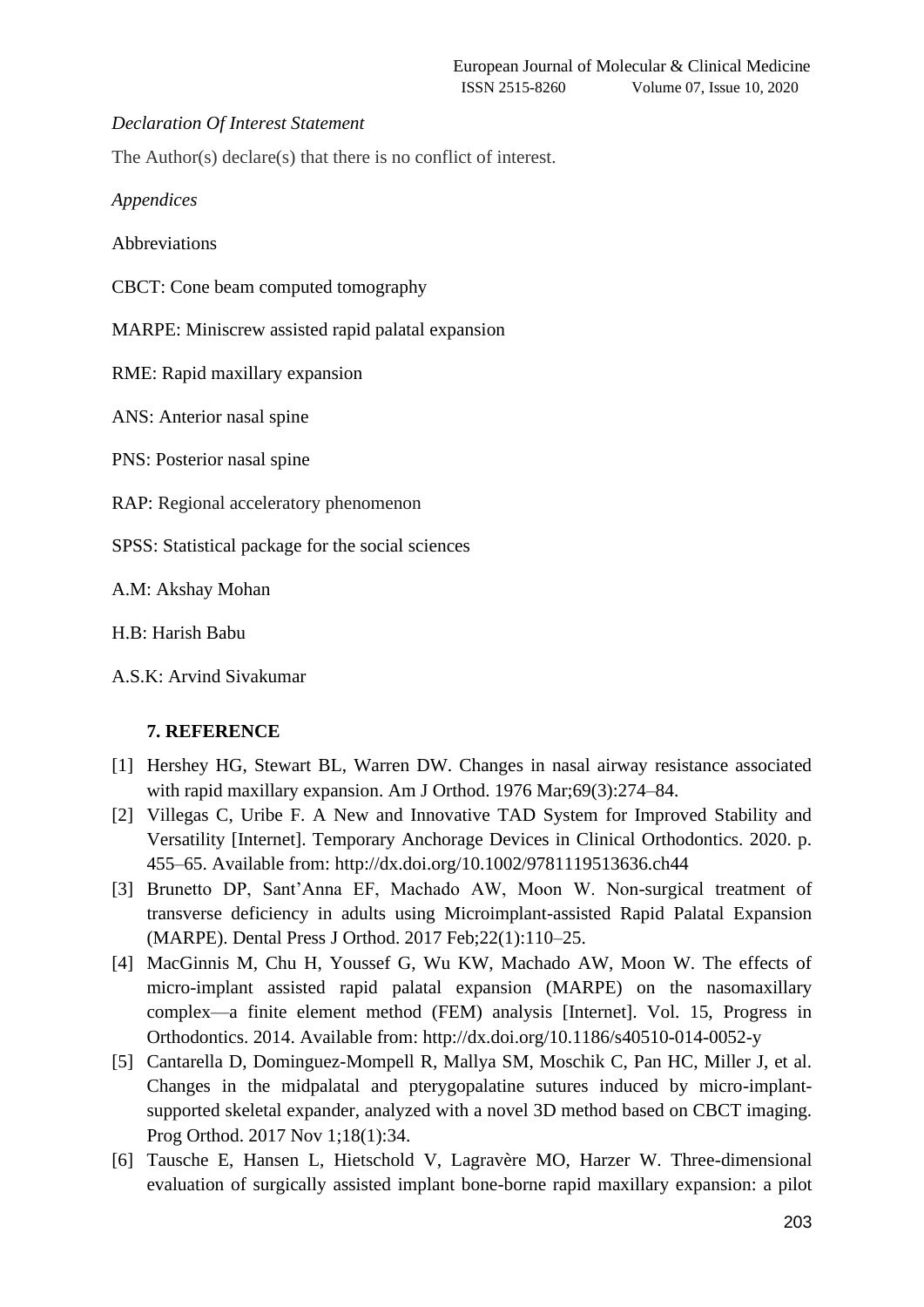[study. Am J Orthod Dentofacial Orthop. 2007 Apr;131\(4 Suppl\):S92–9.](http://paperpile.com/b/y0stmb/bOmAP)

- [7] [Angelieri F, Cevidanes LHS, Franchi L, Gonçalves JR, Benavides E, McNamara JA Jr.](http://paperpile.com/b/y0stmb/foPBu)  [Midpalatal suture maturation: classification method for individual assessment before](http://paperpile.com/b/y0stmb/foPBu)  [rapid maxillary expansion. Am J Orthod Dentofacial Orthop. 2013 Nov;144\(5\):759–69.](http://paperpile.com/b/y0stmb/foPBu)
- [8] [Babanouri N, Ajami S, Salehi P. Effect of mini-screw-facilitated micro-osteoperforation](http://paperpile.com/b/y0stmb/hOGT)  [on the rate of orthodontic tooth movement: a single-center, split-mouth, randomized,](http://paperpile.com/b/y0stmb/hOGT)  [controlled trial. Prog Orthod. 2020 Mar 9;21\(1\):7.](http://paperpile.com/b/y0stmb/hOGT)
- [9] [Alqadasi B, Aldhorae K, Halboub E, Mahgoub N, Alnasri A, Assiry A, et al. The](http://paperpile.com/b/y0stmb/ljG5o)  [Effectiveness of Micro-osteoperforations during Canine Retraction: A Three](http://paperpile.com/b/y0stmb/ljG5o)[dimensional Randomized Clinical Trial. J Int Soc Prev Community Dent. 2019](http://paperpile.com/b/y0stmb/ljG5o)  [Nov;9\(6\):637–45.](http://paperpile.com/b/y0stmb/ljG5o)
- [10] [Lee SC, Park JH, Bayome M, Kim KB, Araujo EA, Kook Y-A. Effect of bone-borne](http://paperpile.com/b/y0stmb/Ob2w)  [rapid maxillary expanders with and without surgical assistance on the craniofacial](http://paperpile.com/b/y0stmb/Ob2w)  [structures using finite element analysis. Am J Orthod Dentofacial Orthop. 2014](http://paperpile.com/b/y0stmb/Ob2w)  May:145(5):638-48.
- [11] [Yadav S, Sachs E, Vishwanath M, Knecht K, Upadhyay M, Nanda R, et al. Gender and](http://paperpile.com/b/y0stmb/nf57)  [growth variation in palatal bone thickness and density for mini-implant placement. Prog](http://paperpile.com/b/y0stmb/nf57)  [Orthod. 2018 Nov 5;19\(1\):1–10.](http://paperpile.com/b/y0stmb/nf57)
- [12] [Wang Y, Qiu Y, Liu H, He J, Fan X. Quantitative evaluation of palatal bone thickness](http://paperpile.com/b/y0stmb/hmXm)  [for the placement of orthodontic miniscrews in adults with different facial types. Saudi](http://paperpile.com/b/y0stmb/hmXm)  [Med J. 2017 Oct;38\(10\):1051–7.](http://paperpile.com/b/y0stmb/hmXm)
- [13] [Frost HM. The regional acceleratory phenomenon: a review.](http://paperpile.com/b/y0stmb/R2cW) Henry Ford Hosp Med J. [1983;31\(1\):3–9.](http://paperpile.com/b/y0stmb/R2cW)
- [14] [Suzuki SS, Braga LFS, Fujii DN, Moon W, Suzuki H. Corticopuncture Facilitated](http://paperpile.com/b/y0stmb/UG9l)  [Microimplant-Assisted Rapid Palatal Expansion. Case Rep Dent. 2018 Dec](http://paperpile.com/b/y0stmb/UG9l)  [6;2018:1392895.](http://paperpile.com/b/y0stmb/UG9l)
- [15] [Baumgaertel S. Hard and soft tissue considerations at mini-implant insertion sites. J](http://paperpile.com/b/y0stmb/r3Gp)  [Orthod. 2014 Sep;41 Suppl 1:S3–7.](http://paperpile.com/b/y0stmb/r3Gp)
- [16] Lyu X, Guo J, Chen L, Gao Y, Liu L, Pu L, et al. Assessment of available sites for [palatal orthodontic mini-implants through cone-beam computed tomography \[Internet\].](http://paperpile.com/b/y0stmb/QgL5C)  [Vol. 90, The Angle Orthodontist. 2020. p. 516–23. Available from:](http://paperpile.com/b/y0stmb/QgL5C)  <http://dx.doi.org/10.2319/070719-457.1>
- [17] [Manjula WS, Murali RV, Kumar SK, Tajir F, Mahalakshmi K. Palatal bone thickness](http://paperpile.com/b/y0stmb/MRbv)  [measured by palatal index method using cone-beam computed tomography in](http://paperpile.com/b/y0stmb/MRbv)  [nonorthodontic patients for placement of mini-implants. J Pharm Bioallied Sci. 2015](http://paperpile.com/b/y0stmb/MRbv)  [Apr;7\(Suppl 1\):S107–10.](http://paperpile.com/b/y0stmb/MRbv)
- [18] [Ryu J-H, Park JH, Thu TVT, Bayome M, Kim Y, Kook Y-A. Palatal bone thickness](http://paperpile.com/b/y0stmb/ezhs)  [compared with cone-beam computed tomography in adolescents and adults for mini](http://paperpile.com/b/y0stmb/ezhs)[implant placement \[Internet\]. Vol. 142, American Journal of Orthodontics and](http://paperpile.com/b/y0stmb/ezhs)  [Dentofacial Orthopedics. 2012. p. 207–12. Available from:](http://paperpile.com/b/y0stmb/ezhs)  <http://dx.doi.org/10.1016/j.ajodo.2012.03.027>
- [19] [Grauwe AD, De Grauwe A, Ayaz I, Shujaat S, Dimitrov S, Gbadegbegnon L, et al.](http://paperpile.com/b/y0stmb/Mvq4T)  [CBCT in orthodontics: a systematic review on justification of CBCT in a paediatric](http://paperpile.com/b/y0stmb/Mvq4T)  [population prior to orthodontic treatment \[Internet\]. Vol. 41, European Journal of](http://paperpile.com/b/y0stmb/Mvq4T)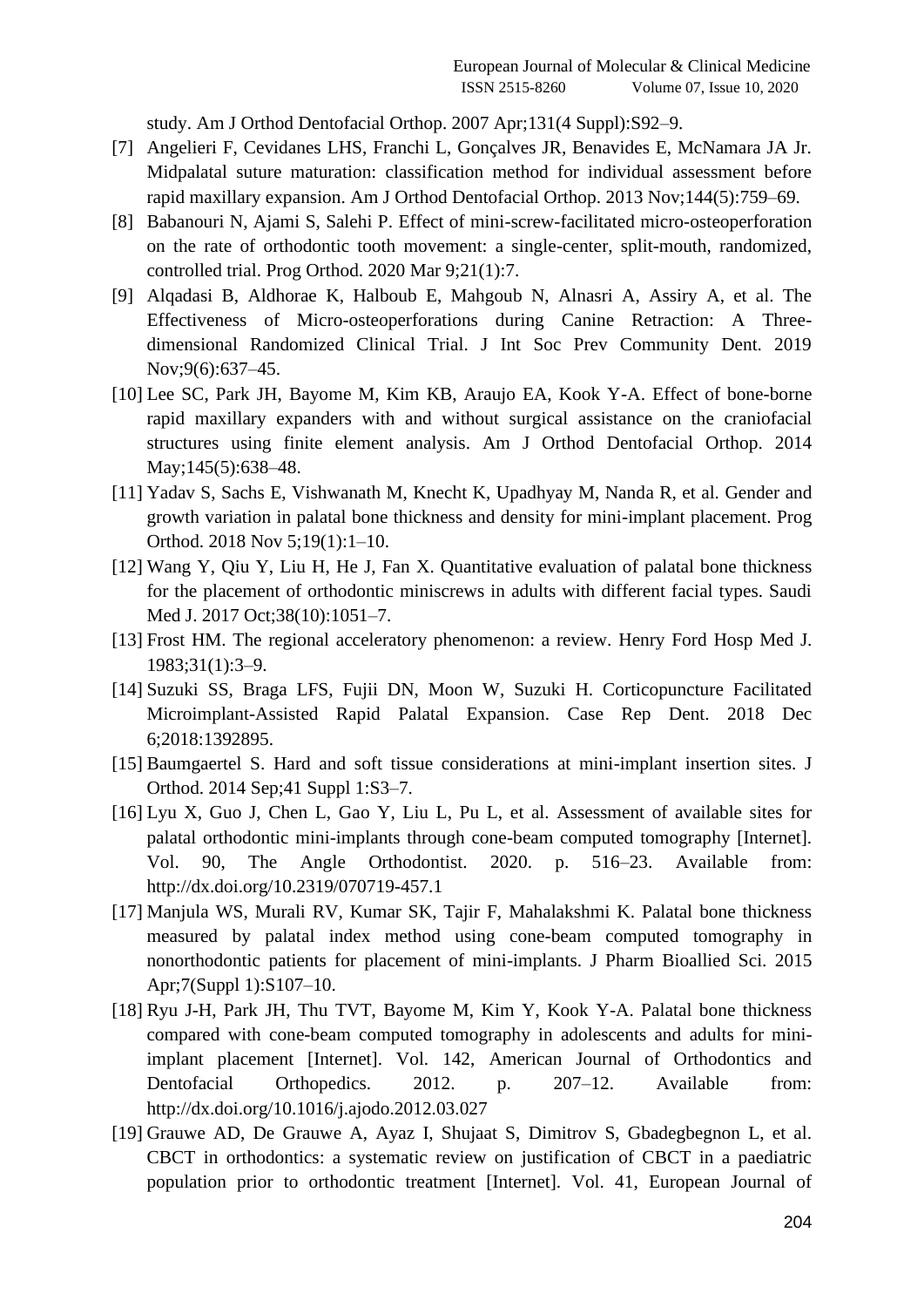[Orthodontics. 2019. p. 381–9. Available from:](http://paperpile.com/b/y0stmb/Mvq4T) <http://dx.doi.org/10.1093/ejo/cjy066>

- [20] [Agrawal AA, Kolte AP, Kolte RA, Vaswani V, Shenoy U, Rathi P. Comparative CBCT](http://paperpile.com/b/y0stmb/wlYl)  [analysis of the changes in buccal bone morphology after corticotomy and micro](http://paperpile.com/b/y0stmb/wlYl)[osteoperforations assisted orthodontic treatment -](http://paperpile.com/b/y0stmb/wlYl) Case series with a split mouth design. [Saudi Dent J. 2019 Jan;31\(1\):58–65.](http://paperpile.com/b/y0stmb/wlYl)
- [21] [Bolat E. Micro-Osteoperforations. In: Işık Aslan B, Deniz Uzuner F, editors. Current](http://paperpile.com/b/y0stmb/OG8s)  [Approaches in Orthodontics. IntechOpen; 2019.](http://paperpile.com/b/y0stmb/OG8s)
- [22] [Alansari S, Teixeira CC, Sangsuwon C,Alikhani M. Introduction to Micro](http://paperpile.com/b/y0stmb/VlJs)[osteoperforations. In: Clinical Guide to Accelerated Orthodontics. Springer, Cham;](http://paperpile.com/b/y0stmb/VlJs)  [2017. p. 33–42.](http://paperpile.com/b/y0stmb/VlJs)
- [23] [Alikhani M, Sangsuwon C, Alansari S, Teixeira CC. Planning MOPs in Your Daily](http://paperpile.com/b/y0stmb/Pgoc)  [Practice. In: Clinical Guide to Accelerated Orthodontics. Springer, Cham; 2017. p. 117–](http://paperpile.com/b/y0stmb/Pgoc) [32.](http://paperpile.com/b/y0stmb/Pgoc)
- [24] [Kang S, Lee S-J, Ahn S-J, Heo M-S, Kim T-W. Bone thickness of the palate for](http://paperpile.com/b/y0stmb/Ja7qa)  [orthodontic mini-implant anchorage in adults \[Internet\]. Vol. 131, American Journal of](http://paperpile.com/b/y0stmb/Ja7qa)  [Orthodontics and Dentofacial Orthopedics. 2007. p. S74–81. Available from:](http://paperpile.com/b/y0stmb/Ja7qa)  <http://dx.doi.org/10.1016/j.ajodo.2005.09.029>

| <b>Points</b> | Mean(mm) | <b>Standard</b><br>deviation(mm) | p-value |
|---------------|----------|----------------------------------|---------|
| A(10mm)       | 8.93     | 1.67                             |         |
| B(13mm)       | 6.37     | 1.56                             |         |
| C(16mm)       | 4.42     | 1.40                             | 0.000   |
| D(19mm)       | 3.11     | 1.21                             |         |
| E(22mm)       | 2.47     | 0.95                             |         |
| F(25mm)       | 2.07     | 0.93                             |         |

Table 1: The table depicts the mean, standard deviation and significance of bicortical thickness of midpalate at various points in males. A mean value of 8.93+/- 1.67 mm, 6.37+/- 1.56mm, 4.42+/-1.40mm, 3.11+/-1.21mm, 2.47+/-0.95mm, 2.07+/-0.93mm was obtained for points A, B, C, D, E, F respectively. ANOVA test reported a p-value of 0.00 which was lesser than 0.05 indicating that there was statistically significant difference among the six reference points. No significance difference was observed between reference points D and E; E and F  $(p-value > 0.05)$ .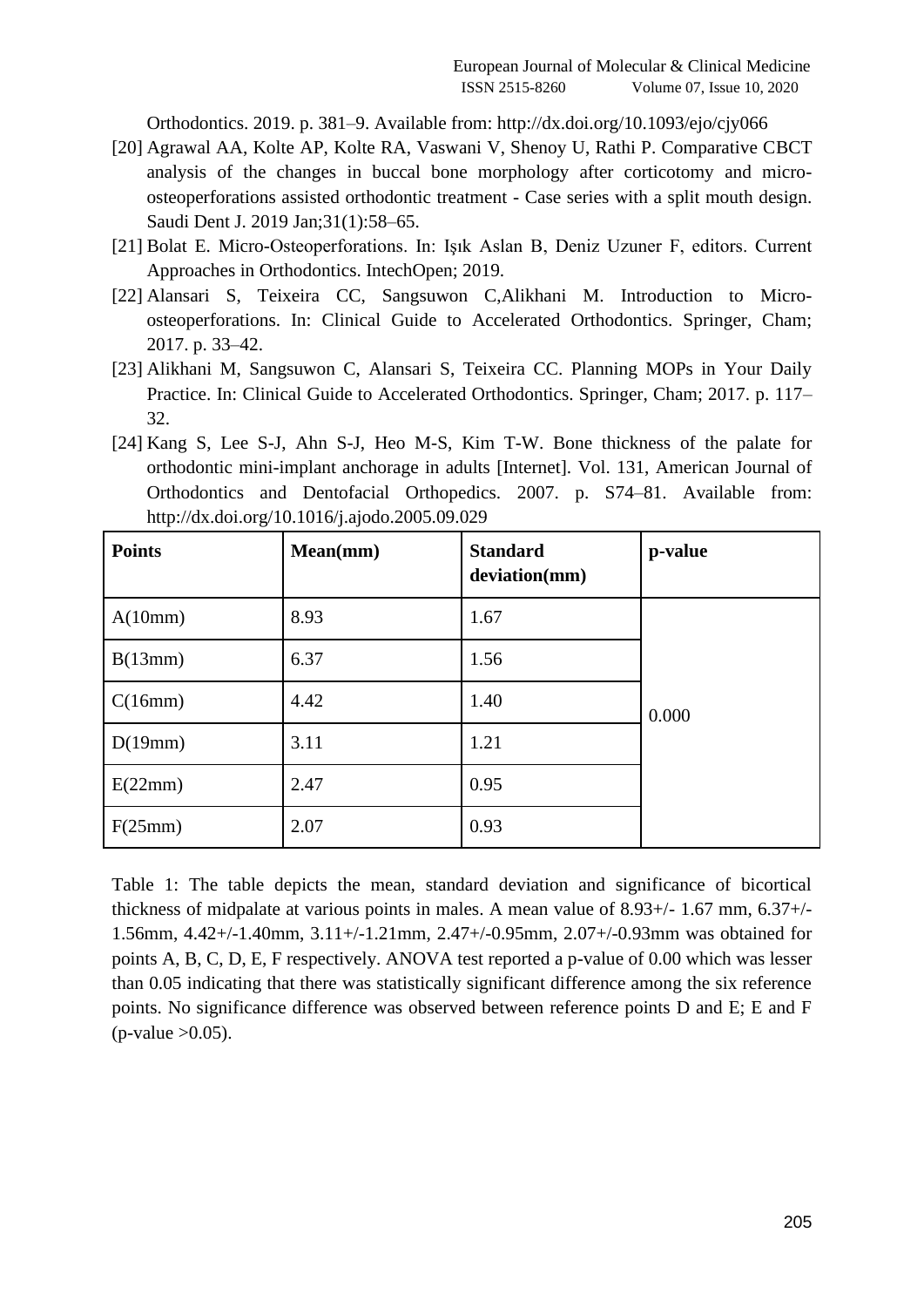| <b>Points</b> | <b>Mean</b> | <b>Standard deviation</b> | p-value |
|---------------|-------------|---------------------------|---------|
| A(10mm)       | 7.93        | 1.56                      |         |
| B(13mm)       | 5.48        | 1.39                      |         |
| C(16mm)       | 3.66        | 1.01                      | 0.000   |
| D(19mm)       | 2.81        | 1.06                      |         |
| E(22mm)       | 2.35        | 1.08                      |         |
| F(25mm)       | 2.09        | 1.18                      |         |

Table 2: The table depicts the mean, standard deviation and significance of bicortical thickness of midpalate at various points in females. A mean value of 7.93+/-1.56mm, 5.48+/- 1.39mm, 3.66+/-1.01mm, 2.81+/-1.06mm, 2.35+/-1.08mm, 2.09+/-1.18 mm was obtained for points A, B, C, D, E, F respectively. ANOVA test reported a p-value of 0.00 which was lesser than 0.05 indicating that there was statistically significant difference among the six reference points. No significance difference was observed between reference points C and D; D and E; D and F; E and F (p-value  $>0.05$ ).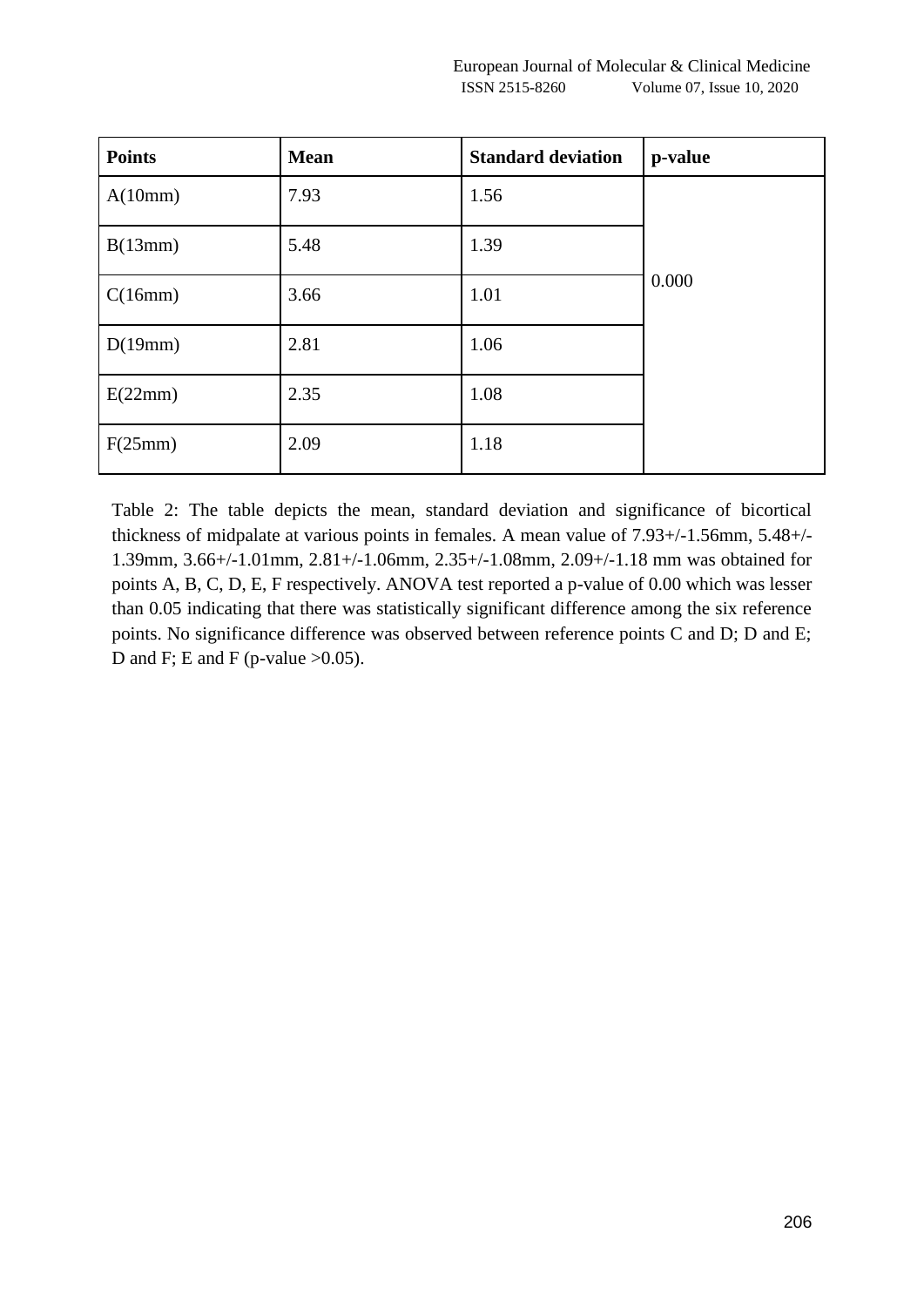

Figure 1: In each sagittal image bicortical thickness was measured at 6 points i.e A (10mm), point B(13mm), point C(16mm), point D(19mm), point E(22mm), point F(25mm) points with intervals of 3mm perpendicular to reference line connecting incisive foramen and PNS.



Figure 2: The graph represents the mean bicortical thickness of midpalate in males for the six reference points i.e. point A (10mm), point B (13mm), point C (16mm), point D (19mm), point E (22mm), Point F (25mm). X-axis represents the various points of mid palate and Yaxis represents the bicortical thickness. There is a decrease in mid palatal thickness observed as we go posteriorly and statistically significant difference was observed between the six points (ANOVA test; p value- 0.00).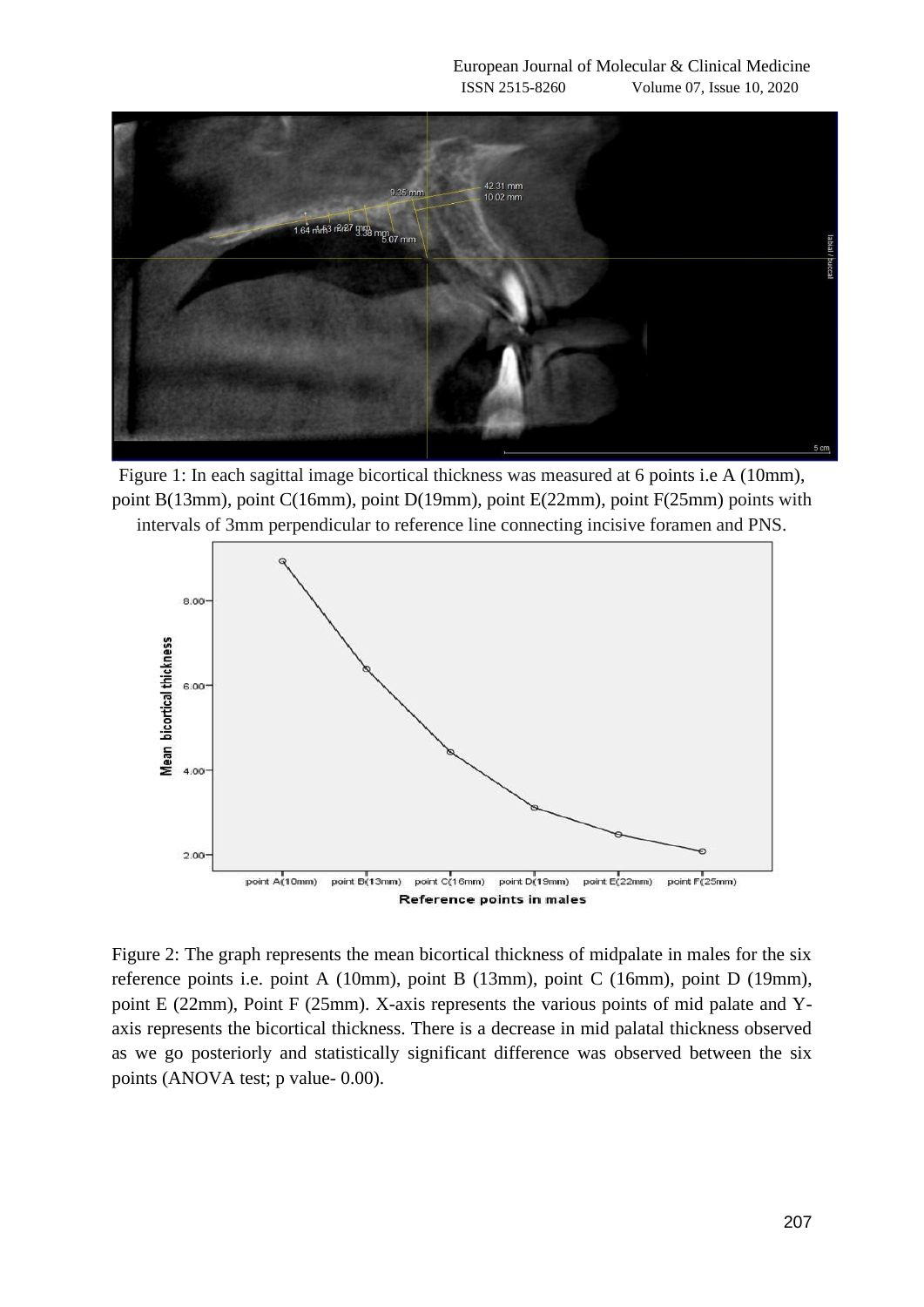

Figure 3: The graph represents the mean bicortical thickness of midpalate in females for the six reference points i.e. point A (10mm), point B (13mm), point C (16mm), point D (19mm), point E (22mm), point F (25mm). X-axis represents the various points of mid palate and Yaxis represents the bicortical thickness. There is a decrease in mid palatal thickness observed as we go posteriorly and statistically significant difference was observed between the six reference points (ANOVA test; p value- 0.00).



Figure 4: Micro osteoperforation induced regional acceleratory phenomenon can be brought about by miniscrews.